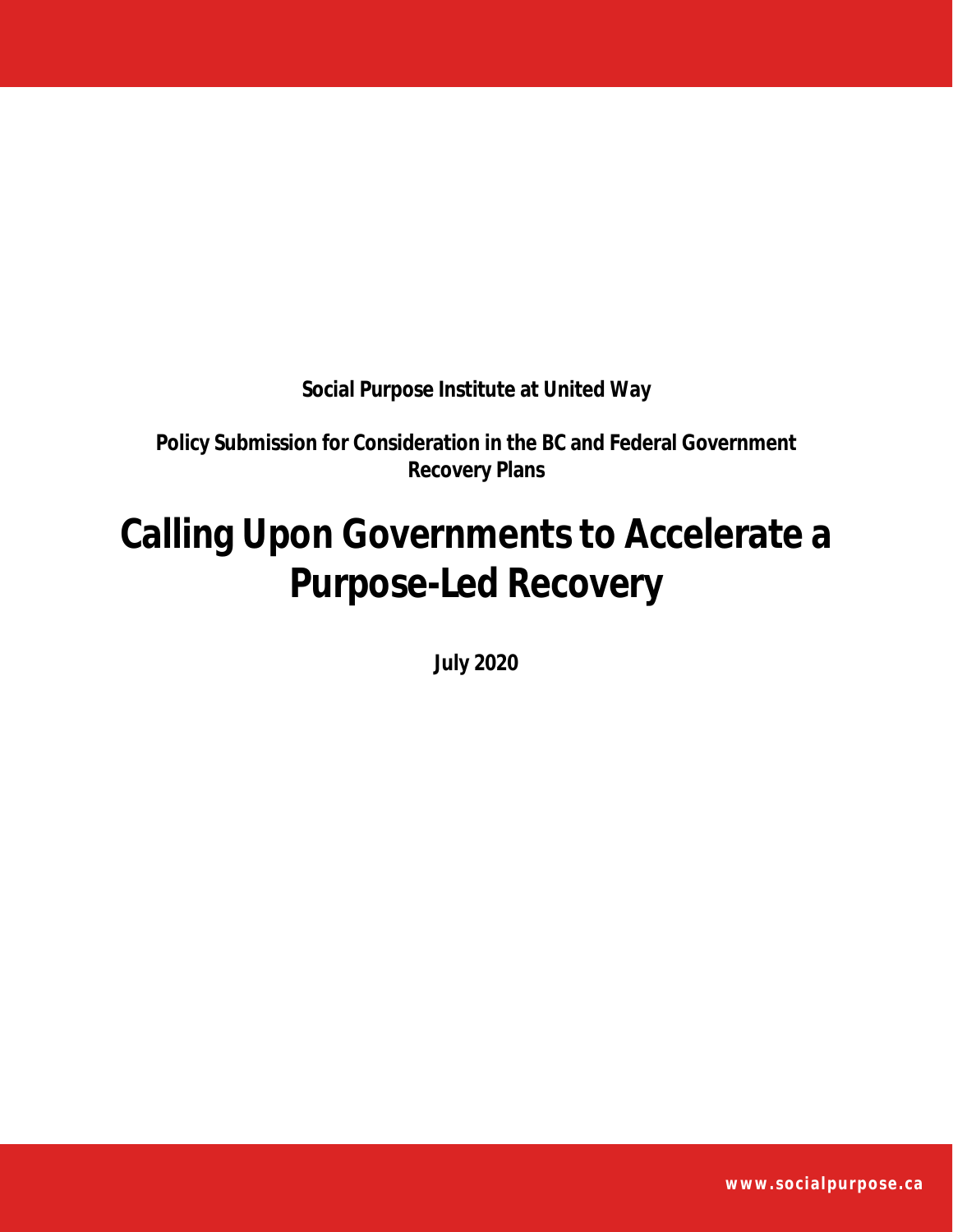## **Open letter from business and civil society leaders calls for Purpose-Led Recovery**

We, the undersigned, are involved in building a Purpose-Led Economy. We have a social purpose, are developing a social purpose, are activating a social purpose, and / or are building the ecosystem to support purposedriven companies. We endorse these policy measures as necessary investments to ensure BC and Canada "build back better" and that our economy is designed to build a better world. We call upon our BC and Federal Governments to use this rebuilding period to accelerate and scale social purpose business in communities across Canada and make our country a global social purpose leader.

| <b>Company / Organization</b>                                                                                   |                                           | Signatory              | <b>Title</b>                                           |
|-----------------------------------------------------------------------------------------------------------------|-------------------------------------------|------------------------|--------------------------------------------------------|
| <b>WESTCOAST</b><br>Sightseeing                                                                                 | <b>Gray Line Westcoast</b><br>Sightseeing | Jason Bryant           | President                                              |
| <b>Hemlock</b>                                                                                                  | <b>Hemlock Printers</b>                   | Richard<br>Kouwenhoven | <b>President and Chief</b><br><b>Operating Officer</b> |
| Pracc<br>INTING & MAILIN<br><b>EMPOWERING LIBERTY, DEMOCRACY &amp; COMMUNIT</b><br>THROUGH FREEDOM OF EXPRESSIO | International Web<br><b>Express</b>       | Byron<br>Sheardown     | President / Owner                                      |
| <b>PLGM</b>                                                                                                     | <b>LGM Financial Services</b>             | Drew Collier           | President and CEO                                      |
| DEFICE PRODUCTIVI                                                                                               | Mills Office Productivity                 | Doug<br>Robinson       | Vice-President                                         |
| modo.                                                                                                           | Modo Co-operative                         | Patrick Nangle         | <b>CEO</b>                                             |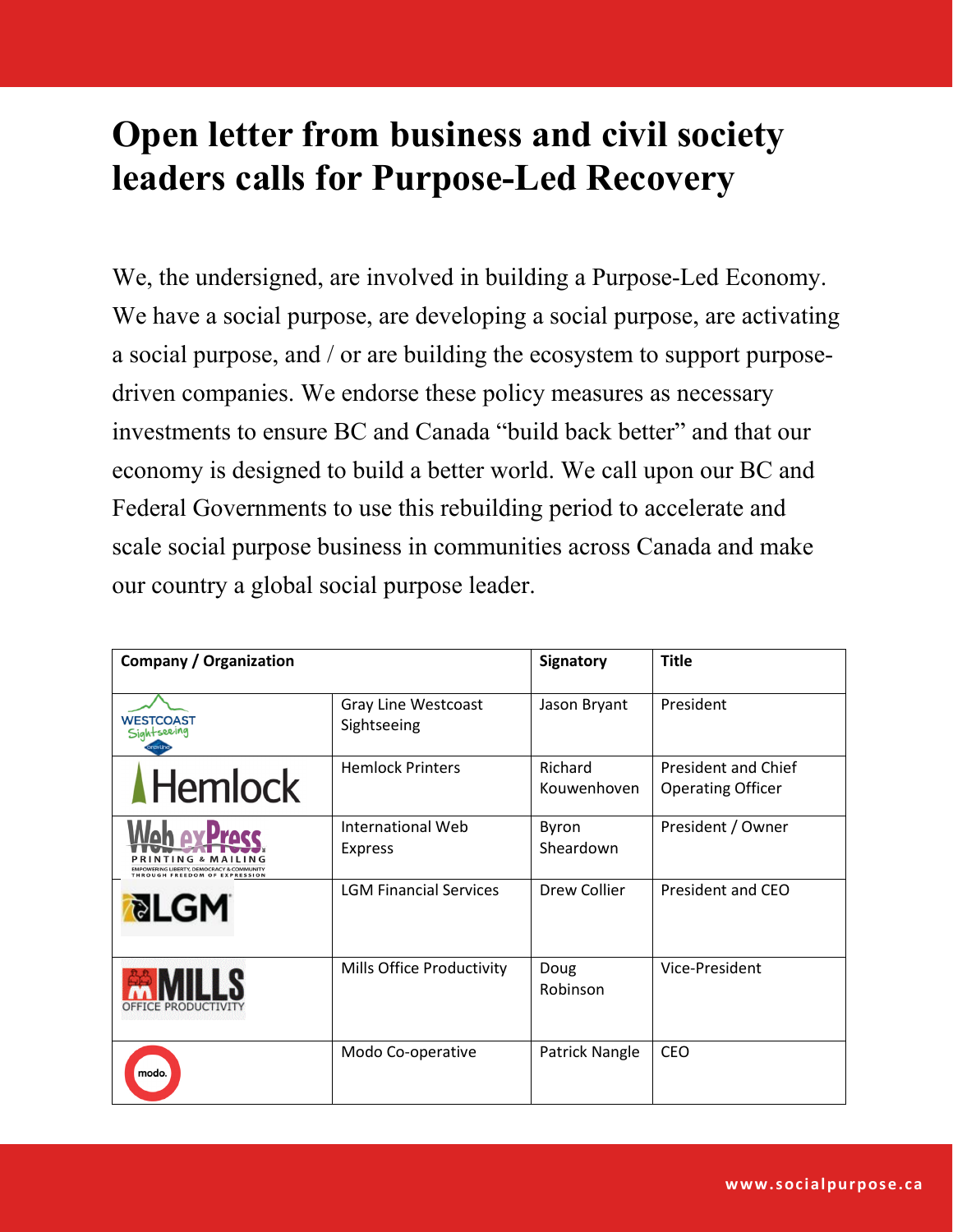| <b>Company / Organization</b>                                        |                                                          | Signatory           | <b>Title</b>            |
|----------------------------------------------------------------------|----------------------------------------------------------|---------------------|-------------------------|
| ∩ovex∈                                                               | <b>Novex Delivery Solutions</b>                          | Rob Safrata         | Owner and CEO           |
| CHANDOS                                                              | <b>Chandos Construction</b>                              | <b>Tim Coldwell</b> | President               |
| <b>Deep Cove</b><br>Kayak                                            | Deep Cove Kayak and<br>Jericho Beach Kayak               | <b>Erian Baxter</b> | Co-Owner                |
| <b>Return-</b>                                                       | Return-It Recycling                                      | Allen Langdon       | President and CEO       |
| PLATINUM<br>PRO-CLAIM RESTORATION                                    | Platinum Pro-Claim<br>Restoration                        | <b>Tony Scott</b>   | CEO                     |
| ECYCLING 50                                                          | <b>Recycling Alternative</b>                             | Louise<br>Schwarz   | Co-Owner                |
| <b>ROYALPRINTERS</b>                                                 | Social Print Paper                                       | Minto Roy           | <b>Managing Partner</b> |
| <b>SALT SPRING</b><br>COFFE<br>Believe in being better. <sup>™</sup> | Salt Spring Coffee                                       | Mickey<br>McLeod    | Co-Founder / CEO        |
| <b>TRACTION</b> `                                                    | <b>Traction on Demand</b>                                | <b>Greg Malpass</b> | CEO                     |
| <b>ABC</b> Recycling<br>SINCE 1982                                   | <b>ABC Recycling</b>                                     | David<br>Yochlowitz | <b>CEO</b>              |
| SIDIO                                                                | <b>Bsibio Packaging</b><br>Solutions                     | Susanna<br>Carson   | Founder and CEO         |
|                                                                      | <b>CGIS</b> Industrial Valves<br>Controls and Automation | Dave Friesen        | President               |
| <b>Community Savings</b><br>the unions' credit union                 | <b>Community Savings</b><br>Credit Union                 | Mike Schilling      | President and CEO       |
|                                                                      | <b>Forecast Coffee</b>                                   | Jim Salusbury       | Owner                   |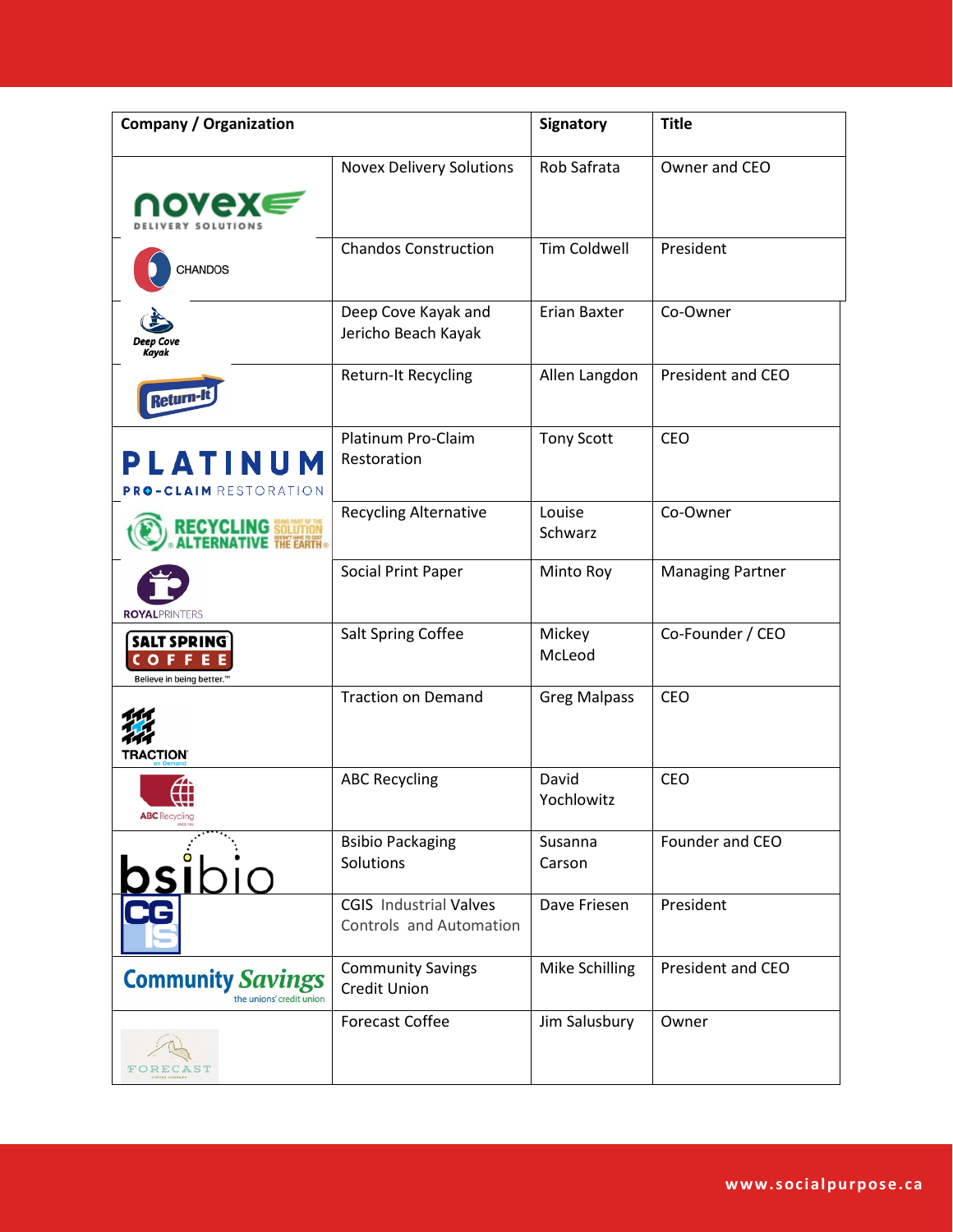| <b>Company / Organization</b>                |                                                              | Signatory                 | <b>Title</b>                                        |
|----------------------------------------------|--------------------------------------------------------------|---------------------------|-----------------------------------------------------|
| <b>MONARCH</b>                               | <b>Monarch NA Structures</b><br>Ltd.                         | Gwendolyn<br>Reischman    | <b>General Manager</b>                              |
| <b>RENAISSANCE</b><br>MERGERS & ACQUISITIONS | Renaissance Mergers &<br>Acquisitions                        | Mike McIsaac              | President                                           |
| United Way<br>ower Mainland                  | United Way of the Lower<br>Mainland                          | Mike<br>McKnight          | <b>CEO</b>                                          |
|                                              | <b>Canadian Business for</b><br><b>Social Responsibility</b> | Leor Rotchild             | <b>Executive Director</b>                           |
| <b>DELPHI</b><br>Group                       | Delphi Group                                                 | <b>Mike Gerbis</b>        | <b>CEO</b>                                          |
|                                              | <b>GLOBE Series</b>                                          |                           |                                                     |
| BCCCO.                                       | <b>BC Co-operative</b><br>Association                        | Ben Hyman                 | Chair                                               |
|                                              | Co-operatives and<br><b>Mutuals Canada</b>                   | John Kay<br>Andre Beaudry | <b>Board President</b><br><b>Executive Director</b> |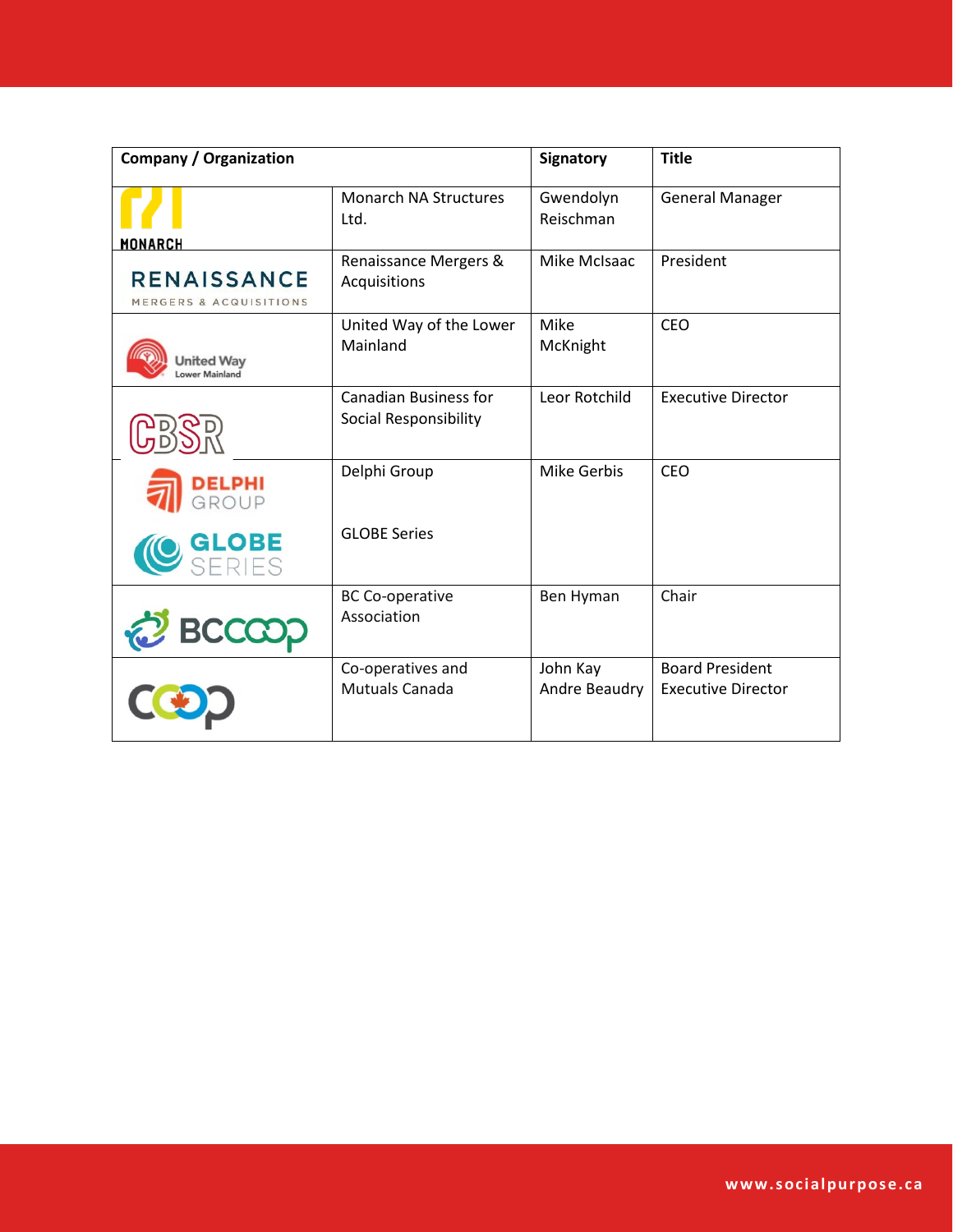### **Calling Upon Governments to Accelerate a Purpose-Led Recovery Policy Submission July 2020**

#### **Introduction**

While the COVID-19 pandemic has been devastating for so many, it has opened an extraordinary opportunity to "build back better" and lay tracks for a just, sustainable and resilient economy for the long-term.

British Columbia and Canada are in a 'moment' where they can lead the way in the economic recovery by transitioning to a Purpose-Led Economy.

This Policy Brief sets out our definition of a Purpose-Led Economy and a Social Purpose Business and describes the trend to businesses adopting and advancing their social purpose to address society's needs and challenges and build a better world.

Section 2 summarizes our recommendations to BC and Canadian policymakers to accelerate this trend and hasten our economic recovery for good.

#### **Building a Purpose-Led Economy**

**A Purpose-Led Economy is an economy powered by the pursuit of long-term well-being for all in which business and regulatory and financial systems foster an equitable, flourishing, resilient future.** 

Social purpose companies, that have an authentic ambition to create a better world as the reason they exist, are positioned to fuel this economy.

As this fledgling business movement grows, ignited by humanity's response during COVID, **timely public policy measures can stimulate and accelerate their expansion across BC and Canada, creating meaningful jobs and thriving communities for all – building back better!**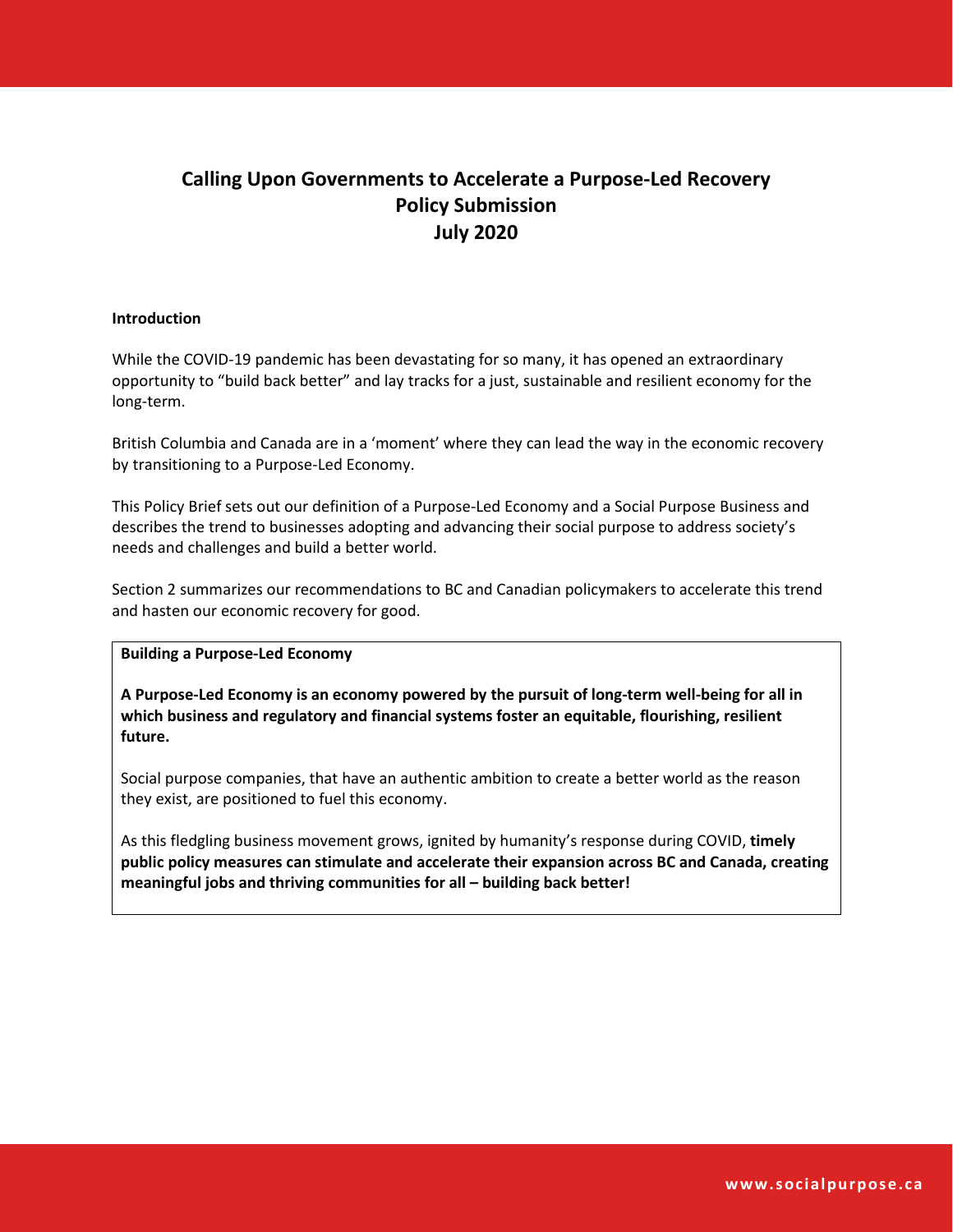#### **Section 1. Social Purpose Business**

#### **1.1 What is Social Purpose Business?**

A Social Purpose Business is a company whose enduring reason for being is to create a better world. It is an engine for good, creating societal benefits by the very act of conducting business. Its growth is a positive force in society.

#### **1.2 The Social Purpose Business Trend**

Businesses around the world are redefining their role in society to foster business *and* societal success. They are adopting a Social Purpose to navigate turbulent times and attract and engage top talent, customers and investors. During the pandemic crisis, we are seeing purpose companies leading in a way that will last long after this and help them build back with purpose. (Here is an article we published on this leadership.) The more social purpose companies there are as the economy rebuilds, the more opportunity for them to partner, collaborate and innovate for more societal good and for growing their business and the economy – creating a virtuous circle of economic growth and social impact.

"According to a report published by the Conference Board of Canada "businesses with a sustainable or social purpose at their core will lead the way and not only survive, but thrive" in the emerging economy." (Emerging Economy Task Force, Final Report, March 2020; p.17)

The US Business Roundtable – CEOs of over 180 of the world's largest companies – issued a statement in August 2019 endorsing this new view on the purpose of the corporation and the need to consider all of their stakeholders, not simply shareholders, for the future success of their companies, their communities and society at large.

Larry Fink, CEO of BlackRock – the largest investment firm in the world with over \$6T US in assets – said this: "[E]very company needs a framework to navigate this difficult landscape, and [….] must begin with a clear embodiment of [its] purpose in [its] business model and corporate strategy." "Purpose is not a mere tagline or marketing campaign; it is a company's fundamental reason for being – what it does every day to create value for its stakeholders." "Purpose is not the sole pursuit of profits but the animating force for achieving them." "Profits are in no way inconsistent with purpose – in fact, profits and purpose are inextricably linked." In an April 2020 letter to Shareholders, Fink again noted that **"Companies and investors with a strong sense of purpose and a long-term approach will be better able to navigate this [COVID] crisis and its aftermath."**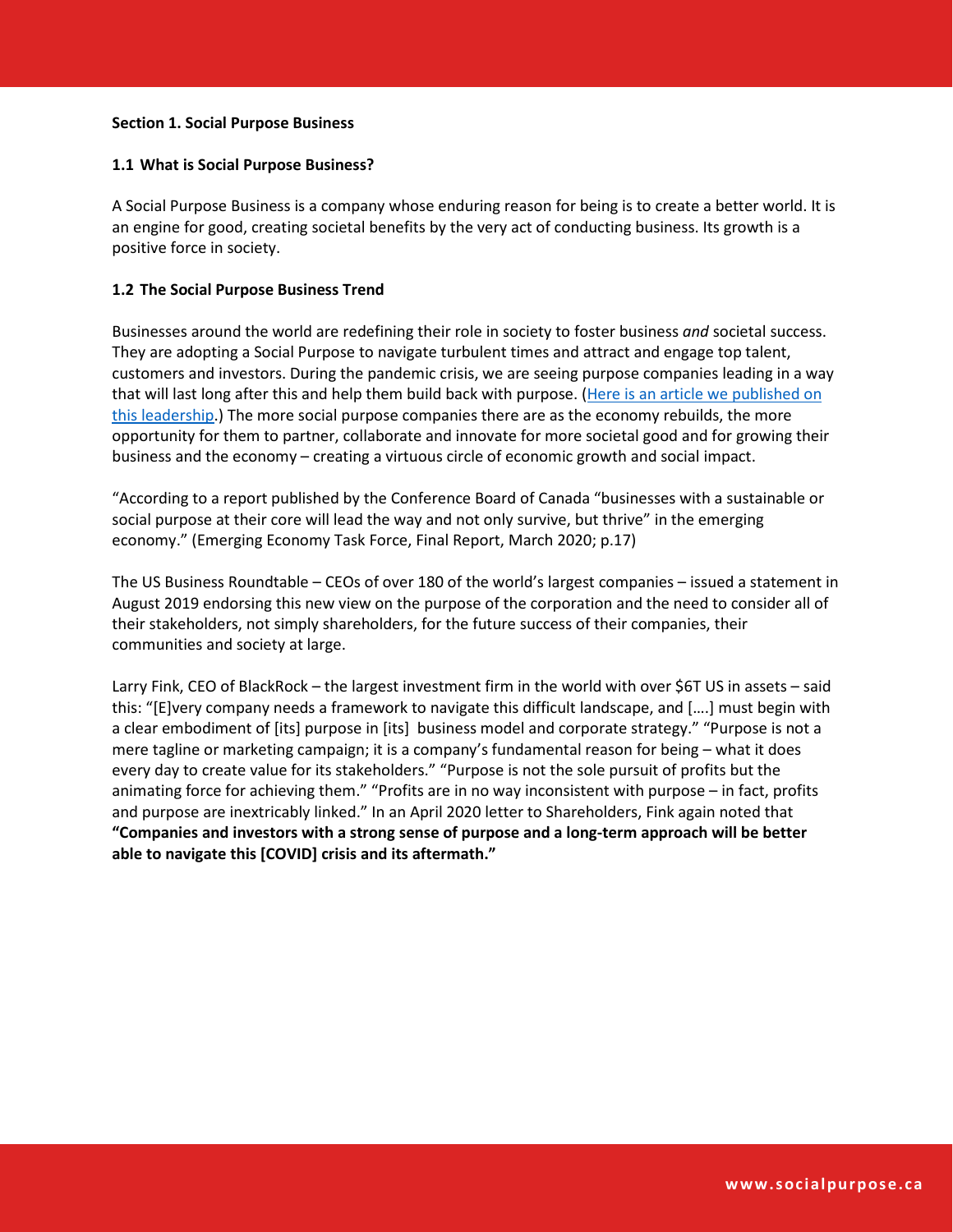#### **1.3 Rationale for why a government should support a purpose-led recovery**

Having a purpose-led economy:

- **Drives competitive advantage**. Social purpose gives businesses a leading edge by creating deeper and more long-lasting connections with customers and the communities in which they work.
- **•** Fosters innovation. Social purpose is a profound driver of innovation, enabling within- and crosssector collaboration and incubating growth and new opportunities. This is particularly important in an unstable business environment where business as usual may no longer apply.
- **Creates economic resilience**. Social purpose businesses attract and retain top talent as well as entrepreneurs and investors from around the world. Social purpose businesses are also more likely to invest in their local communities, contributing to the health and vitality of local economies.
- **Maintains and provides meaningful jobs.** Social purpose businesses have demonstrated through the pandemic that they are less willing to eliminate jobs. They place a priority on their workforce, investing in them and offering purpose-driven jobs – a choice favoured by millennials and women.
- x **Builds business as social partners.** Social purpose business, who exist to address society's challenges and create a better world, become ideal partners for governments with similar goals. Sharing stakeholders with governments, social purpose businesses also engage them in social progress.

Social purpose businesses are good for society, creating jobs, building thriving economies and fostering community resilience.

*" As a purpose-driven business, Chandos sees the value of social purpose companies. We believe governments should build an ecosystem that encourages companies to pursue an authentic social purpose because they ultimately reduce the strain on social systems. For example, we hire at risk youth, get them off the street and give them high-paying construction jobs. This also benefits our company: staff feel part of something bigger, driving engagement and productivity. Increasing the prevalence of social purpose companies benefits society, governments and companies, and creates meaningful jobs.* - *Tim Coldwell, President, Chandos*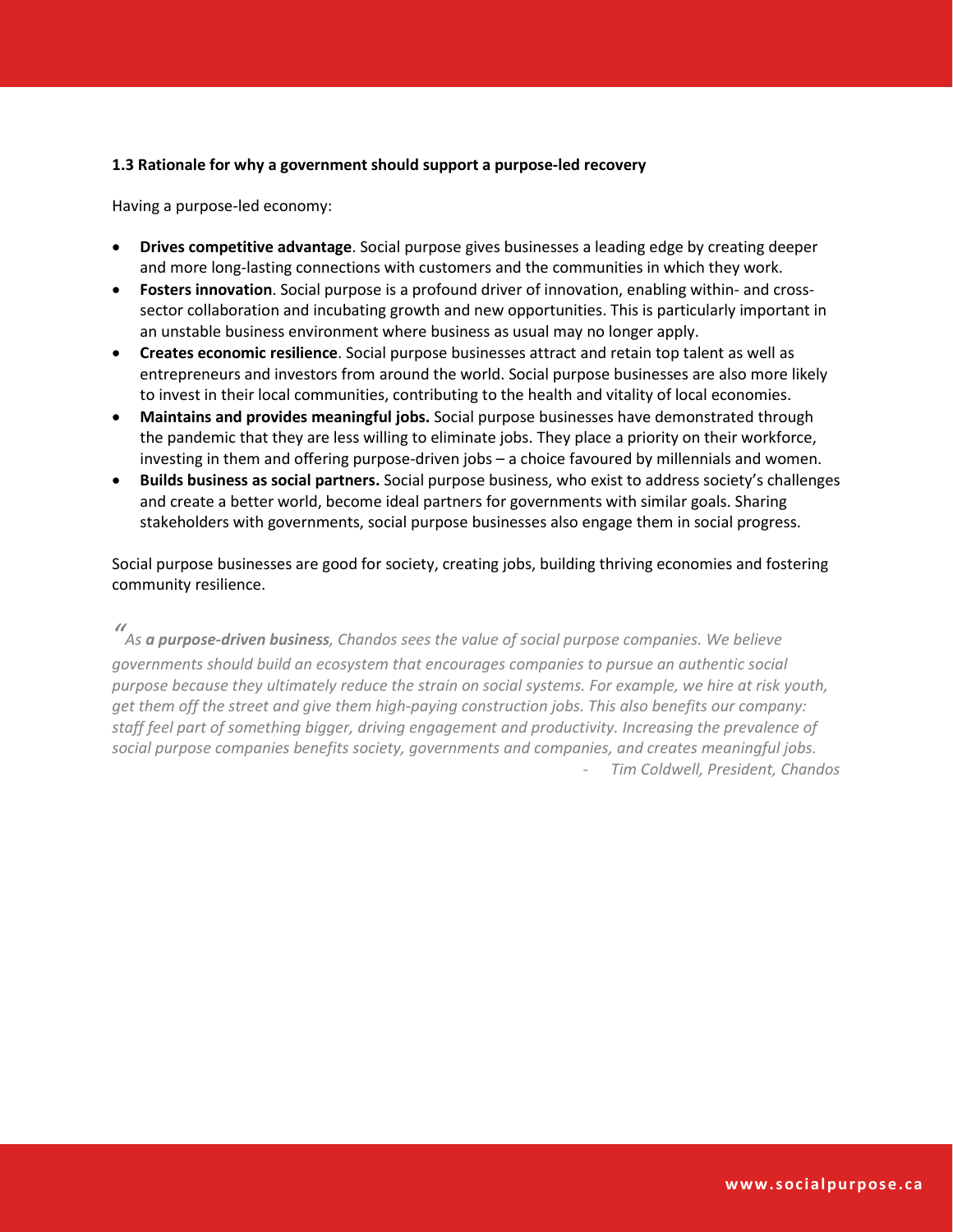#### **Section 2. Recommendations to Accelerate the Purpose-Led Recovery in BC and Canada**

2.1 We endorse the purpose-led vision and recommendations of the BC Government's Emerging Economy Task Force Report and believe they apply equally to Provincial and Federal Governments as follows:

#### **1) "Develop tools, resources and other supports to allow small- and medium-sized enterprises to transition to […]** *purpose-led* **business models".**

Tools, resources and supports could include:

- Information, education, and capacity building programs to generate interest and foster effectiveness in authentic social purpose activation
- Financial support for non-profit intermediaries with proven models to engage business and equip them to become authentic social purpose companies
- Resources for business schools and post-secondary institutions to include social purpose business models and concepts in curriculum, ensuring business students graduate with this knowledge
- **2) "Work with industry to identify priority sector clusters where an existing critical mass of highpotential businesses exists and establish the infrastructure and regulatory environment that best supports cluster growth and sustainability." Prioritize Social Purpose Business as an economic cluster and support the enabling ecosystem to foster its growth.**

There is an emerging critical mass of high-potential social purpose businesses in BC and Canada, as such social purpose business should be granted status as a priority economic cluster. In their economic response to COVID-19, the BC and Federal Governments are encouraged to support the enabling ecosystem to build capacity and accelerate the success of social purpose businesses – as they do other valued emerging clusters such as digital, cleantech, etc.

Organizations like the Social Purpose Institute and other ecosystem actors (e.g. B Corporation Canada, Canadian Business for Social Responsibility, UN Global Compact Canada, Burnaby Board of Trade, BC Coop Association and Co-operatives and Mutuals Canada, etc.) are examples of intermediaries wellpositioned to build the capacity of business to determine its social purpose and use it as a driver of business growth and social impact.